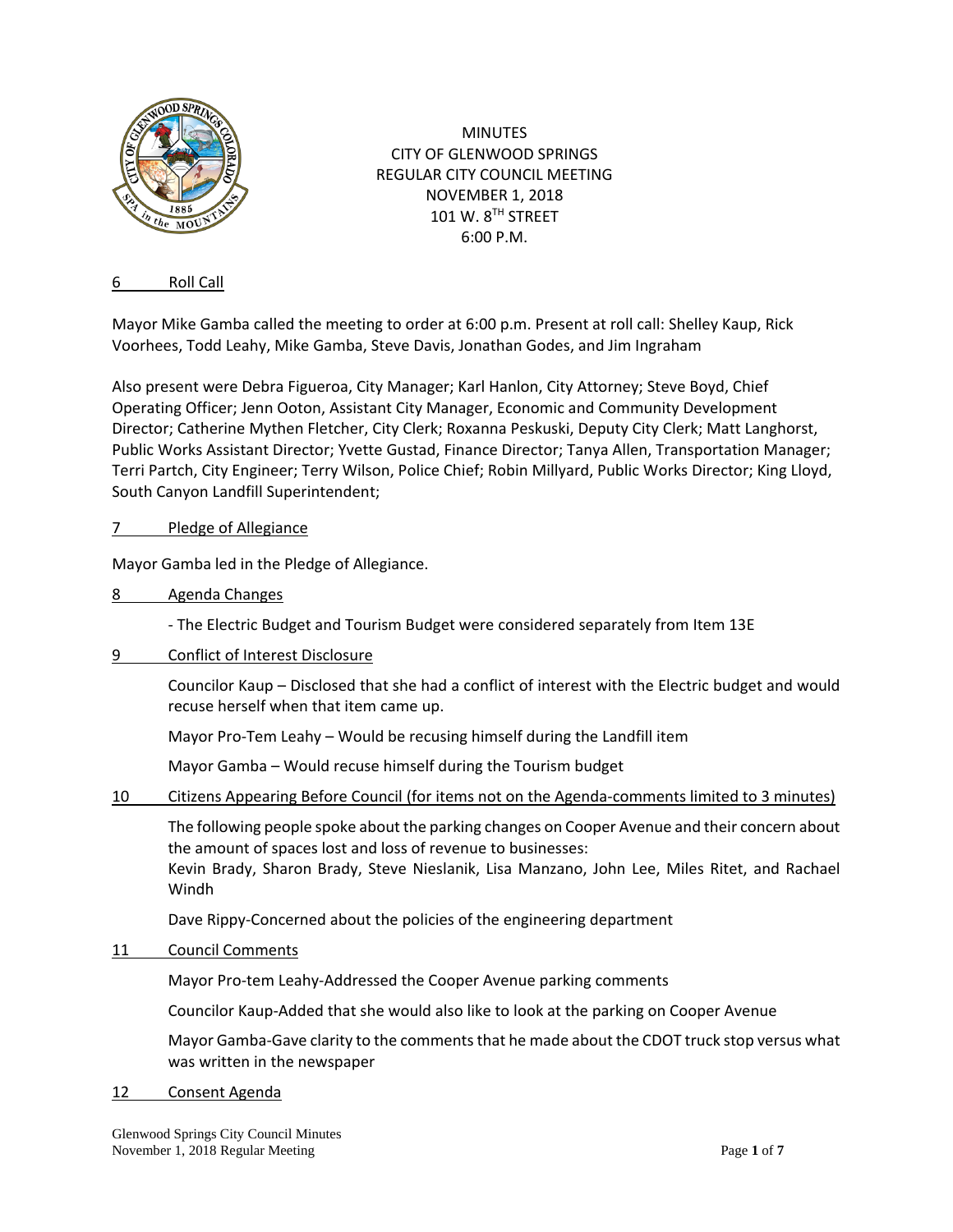- A. Receipt of Minutes of the October 4, 2018, October 18, 2018 Regular Meetings and the October 22, 2018 Special Meeting
- B. Resolution 2018-54; A Resolution of the City Council of the City of Glenwood Springs, Colorado, Authorizing and Supporting the Application for a Great Outdoors Colorado (GOCO) Local Parks and Outdoor Recreation (LPOR) Grant to Improve Access and Amenities at Two Rivers Park
- C. Resolution 2018-55; A Resolution of the City Council of the City of Glenwood Springs, Colorado, Authorizing and Supporting the Application for a Great Outdoors Colorado (GOCO) Grant to Develop a plan for Parkland in the South Canyon Area
- D. Resolution 2018-56; A Resolution of the City Council of the City of Glenwood Springs, Colorado, Authorizing and Supporting the Application for a Great Outdoors Colorado (GOCO) Mini Grant to Make Improvements to Axtell Park
- E. Appointment Downtown Development Authority Jon Zalinski

# *Councilor Kaup moved, seconded by Councilor Voorhees, to approve the consent agenda.*

## *Motion passed unanimously*

## 13 ACTIONS OR PRESENTATIONS

A. LIFT-UP, Catholic Charities and Salvation Army

Representatives from all three organizations spoke to council about the work they do and their goals.

Mayor Gamba opened the item for public comment.

Rachael Windh-Wanted council to look at other ways they can educate and help the homeless that are in Glenwood Springs

Cheryl Cain-Explained the human services available in the area

Jim Mason-Asked that Council continue to support our community, as the organizations present also help people who are low income and trying to get ahead.

Vince Savage-Spoke about his experiences as a psychologist and as the Director of Aspen Homeless Shelter

Caroline King – Didn't want the community to lose its compassion

Mayor Gamba closed public comment.

# *Councilor Kaup moved, seconded by Mayor Pro-Tem Leahy, to release the full amount of the grants to LIFT-UP, Salvation Army, and Catholic Charities*

## *Motion passed unanimously*

B. Vacation Rental Public Engagement Timeline

Jenn Ooton explained to council that at the October 18, 2018 meeting, Council had voted on first reading to enact a 4-month moratorium on new vacation rental applications and directed staff to develop a robust public engagement process to gather information on the topic. City Council also asked staff to bring information to the next Council meeting regarding the proposed timeline and work plan for the next four months. Per the language in Ordinance 23-Series 2018, the intent of this timeout for new applications is to develop and implement updated vacation rental regulations during the temporary moratorium.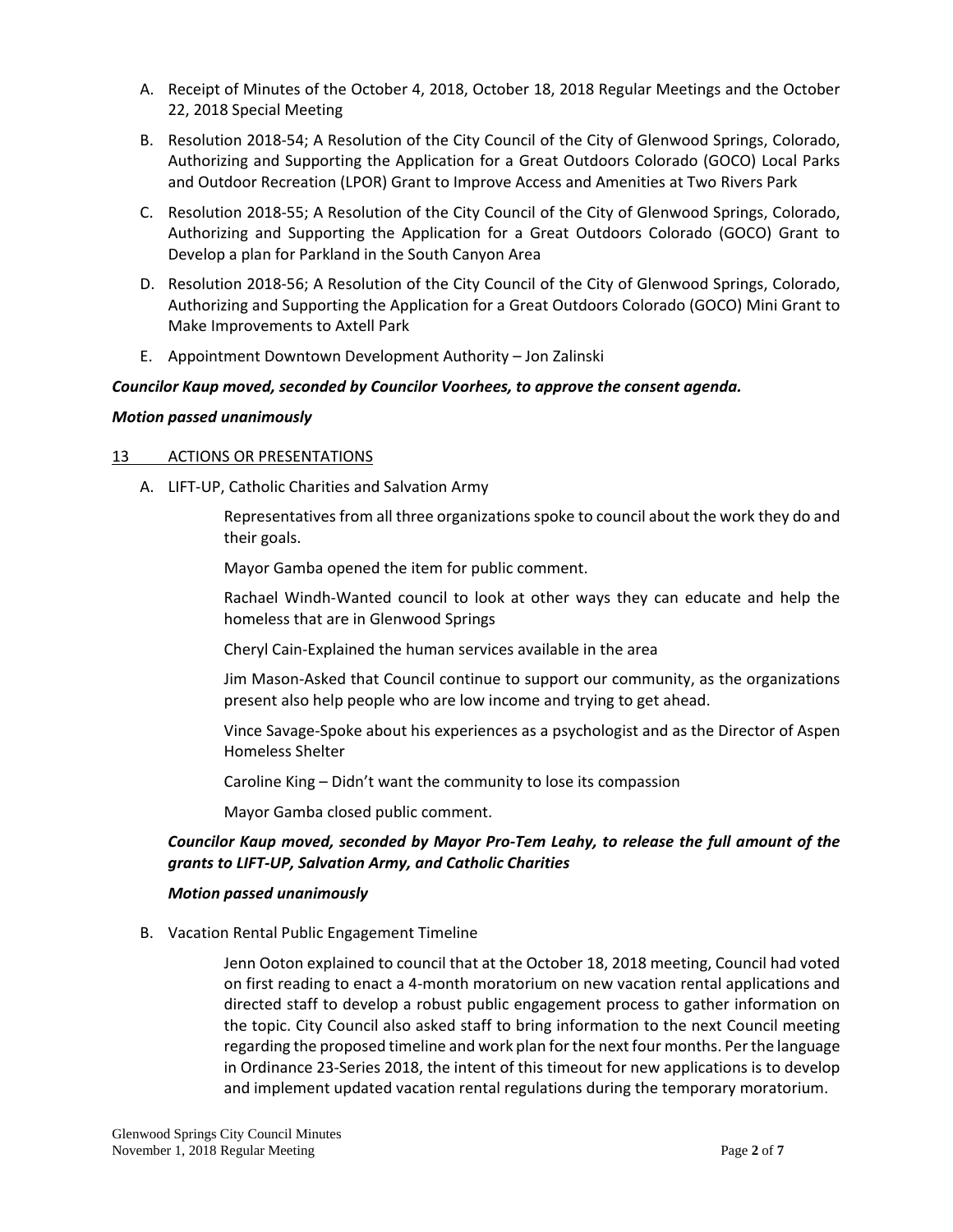Mayor Gamba opened the item for public comment.

Natalie Kellum-Felt that the survey being sent out would be biased if a moratorium were in place

Rachael Windh-Asked about who the survey would be going to

Mayor Gamba closed public comment.

# *Councilor Godes moved, seconded by Councilor Kaup, to proceed with the staff recommended timeline and work plan of four months*

## *Ayes: Kaup, Voorhees, Davis, Godes, Ingraham Nays: Leahy, Gamba*

#### *Motion passed*

C. Ordinance No 23, Series 2018, An Ordinance of the City of Glenwood Springs, Colorado, Temporary Moratorium on the Acceptance and Processing of New Vacation Rental Permit and Business License Applications (SECOND READING)

> Karl Hanlon spoke to council about the moratorium, City Council directed staff to prepare an Ordinance for a temporary moratorium on the acceptance and processing of new vacation rental permits and associated business license applications.

Mayor Gamba opened the item for public comment.

The following members of the public were against the moratorium: Natalie Kellum and Laurie Maciag

Mayor Gamba closed public comment.

## *Councilor Kaup moved, seconded by Councilor Godes, to approve Ordinance No 23, Series 2018*

#### *Ayes: Kaup, Voorhees, Godes, Ingraham Nays: Leahy, Gamba, Davis*

## *Motion passed*

D. Resolution 2018-47; A Resolution of the City Council of the City of Glenwood Springs, Colorado, Adopting a Policy and Authorizing Implementation of an Updated Neighborhood Traffic Calming Policy

> Tanya Allen presented to Council the purpose of this resolution as maximizing accessibility and balancing the need of all road users at the heart of the City of Glenwood Springs' planning and engineering efforts.

> Mayor Gamba opened the item for public comment no comments were noted. Mayor Gamba closed public comment.

# *Councilor Kaup moved, seconded by Mayor Pro-Tem Leahy, to approve Resolution 2018-47; Adopting a Policy and Authorizing Implementation of an Updated Neighborhood Traffic Calming Policy*

## *Motion passed unanimously*

E. Resolution 2018-57; A Resolution of the City Council of the City of Glenwood Springs, Colorado, Approving the Budget for Fiscal Year 2019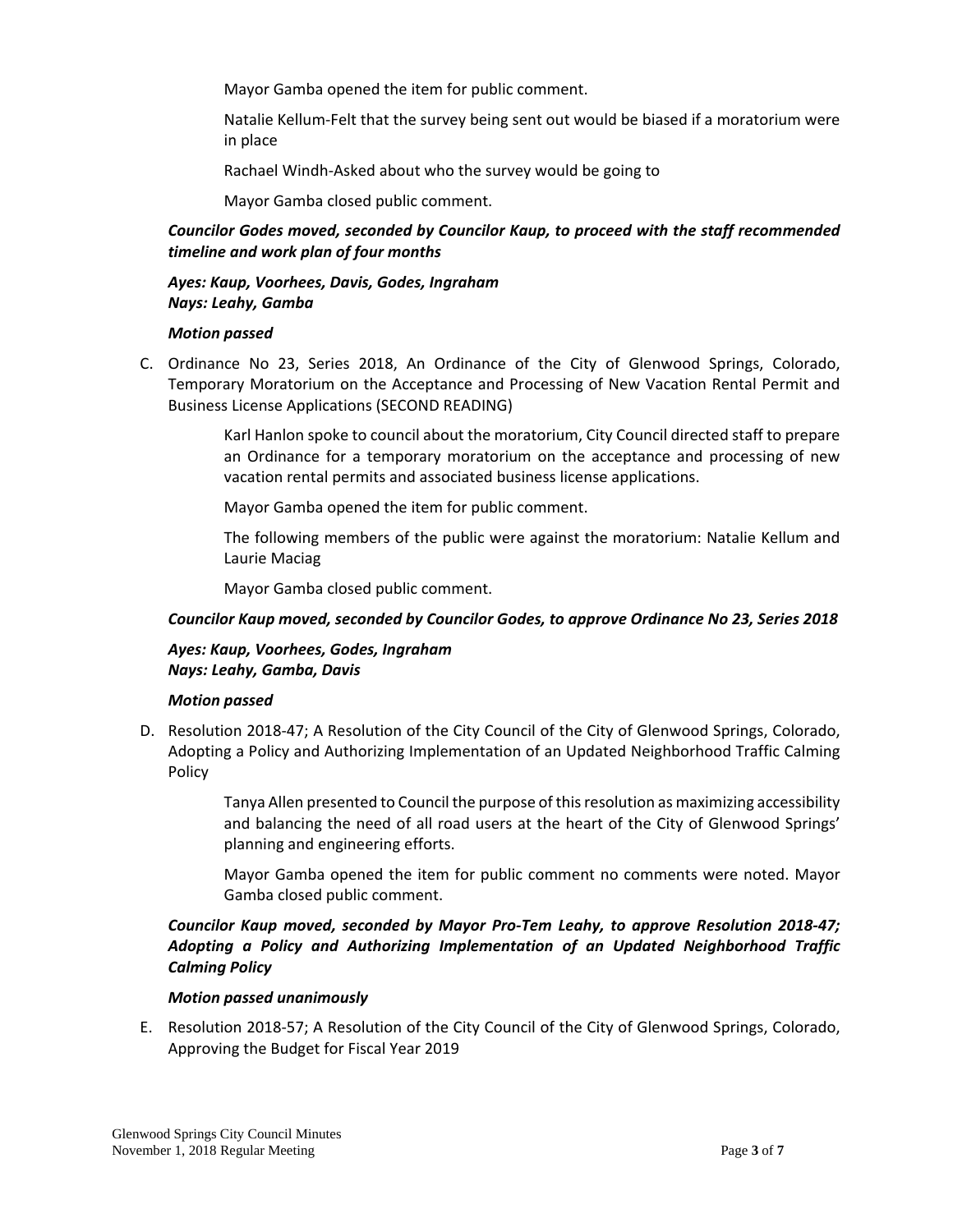Steve Boyd explained to council that the only outstanding issue staff were aware of was whether to transfer \$60,000 from the Tourism Promotion Fund to the A&I Fund for downtown maintenance. The transfer was included in the budget draft.

Mayor Gamba opened the item for public comment, no comments were noted. Mayor Gamba closed public comment.

# *Councilor Kaup moved, seconded by Mayor Pro-Tem Leahy, to approve Resolution 2018-57; A Resolution of the City Council of the City of Glenwood Springs, Colorado, Approving the Budget for Fiscal Year 2019, except the Electric Department Budget and the Tourism Budget*

## *Motion passed unanimously*

Councilor Kaup recused herself from the next agenda item

a. 2019 Electric Budget

Mayor Gamba opened the item for public comment, no comments were noted. Mayor Gamba closed public comment.

# *Mayor Pro-Tem Leahy moved, seconded by Councilor Godes to approve Resolution 2018-57a, the 2019 Electric Budget*

# *Motion passed*

Councilor Kaup returned for the next agenda item

Mayor Gamba recused himself from the next agenda item

b. 2019 Tourism Budget

Mayor Pro-Tem Leahy opened the item for public comment, no comments were noted. Mayor Pro-Tem Leahy closed public comment.

*Councilor Ingraham moved to approve Resolution 2018-57b with the following adjustment to not transfer \$60,000 tourism budget, to allocate a portion of their existing reserves in the amount of \$60,000 to be spent based on continued discussions with the Tourism Board*

*Motion died for lack of a second*

*Councilor Kaup moved, seconded by Councilor Godes to accept the tourism budget as it is so written and recommended at this point and a work session be scheduled with the tourism board to work through the issue of partnering on some of the funds*

*Ayes: Kaup, Voorhees, Godes, Ingraham Nays: Leahy, Davis*

## *Motion passed*

Mayor Gamba returned for the next agenda item

F. Financing Documents for Bond Issuance

Ordinance No 25, Series of 2018; An Ordinance of the City of Glenwood Springs, Colorado, Approving a Loan Evidenced by Sales and Use Tax Revenue Notes Issued in One or More Series, to Finance Capital Projects Authorized by City Electors in 2016; Approving the Note Form and Loan Repayment from a Pledge of Sales and Use Tax Revenues Credited to the Acquisition and Improvement Fund; and Providing Other Details and Approving Documents Related to the Loan (FIRST READING)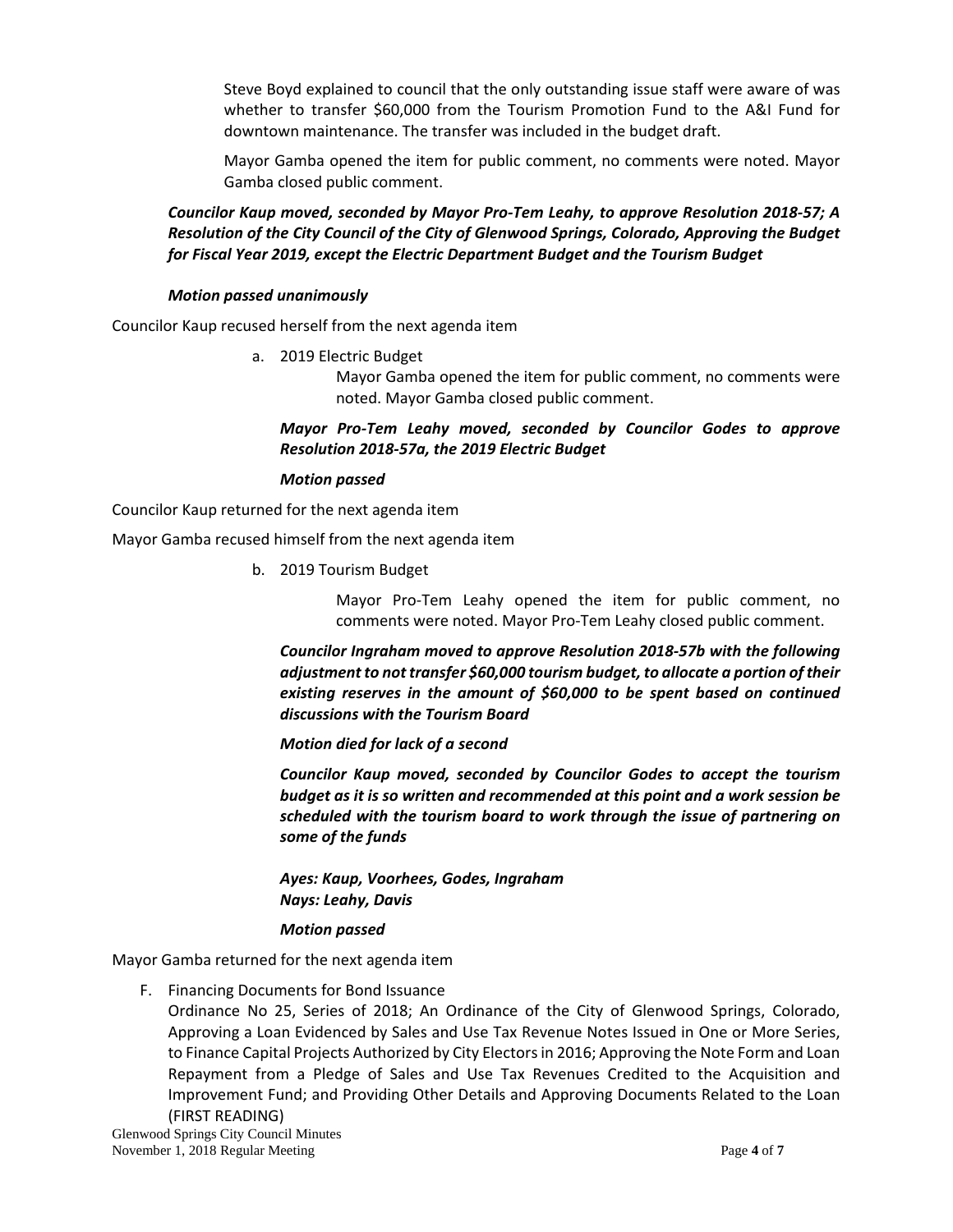Steve Boyd spoke to council about bonding for capital projects. This debt was being issued in two tranches. The first is scheduled on December  $5<sup>th</sup>$ . The amount is \$10 million, and the interest rate is fixed and locked at 3.14%. The second tranche will close in approximately June 2019 and will be approximately \$12.2 million. We will be able to lock the fixed interest rate on the second tranche on December 6<sup>th</sup>. Both traches are amortized over a 15-year period and callable in 10 years.

Mayor Gamba Opened the item for public comment, no comments were noted. Mayor Gamba closed public comment.

*Councilor Ingraham moved, seconded by Councilor Davis to approve Ordinance No 25, Series of 2018 An Ordinance of the City of Glenwood Springs, Colorado, Approving a Loan Evidenced by Sales and Use Tax Revenue Notes Issued in One or More Series, to Finance Capital Projects Authorized by City Electors in 2016; Approving the Note Form and Loan Repayment from a*  Pledge of Sales and Use Tax Revenues Credited to the Acquisition and Improvement Fund; and *Providing Other Details and Approving Documents Related to the Loan (FIRST READING)*

# *Ayes: Kaup, Voorhees, Leahy, Gamba, Davis, Ingraham Nays: Godes*

## *Motion passed*

G. CONTINUED CITY COUNCIL REMOTE ATTENDANCE AT MEETINGS

Ordinance No 20, Series of 2018; An Ordinance of the City Council of the City of Glenwood Springs, Colorado, Amending Article 020.030 of the Glenwood Springs Municipal Code by the Addition of Section 020.030.120 to provide Terms and Conditions for Limited Electronic Participation by Members of City Council at City Council Meetings (FIRST READING CONTINUED)

# *Councilor Davis moved, seconded by Mayor Pro-Tem Leahy, to table the Ordinance until the First Meeting in May 2019*

*Ayes: Kaup, Leahy, Gamba, Davis Nays: Voorhees, Godes, Ingraham*

## *Motion passed*

H. Additional Contract Services for the US EPA Brownsfield Area-Wide Planning Services Contract/Stromberg/ Garrigan & Associates, Inc.

> Jenn Ooton presented to council the proposal for supplemental services from Stromberg/Garrigan & Associates, Inc. (SGA) to finalize the Glenwood: Moving Forward Together Area-Wide Plan. The Plan is funded by a \$200,000 EPA Brownfield Area-Wide Planning grant. SGA is currently contracted for \$188,500 worth of services. Over the past several months, additional site constraints in the Confluence Area have been identified, including setbacks related to the railroad Right-of-Way and constraints related to the Civic Complex. This additional information has delayed the final draft of the plan, which was originally anticipated to be completed this summer. These technical constraints have impacts on the development yield for the Confluence, and SGA is proposing to show several alternatives that are feasible options for the site, depending on the future status of the railroad ROW. The proposal includes an additional \$25,000 for drafting the alternatives and \$1,575 for one additional in-person meeting (beyond the one remaining trip for the final Area Wide Plan presentation). City staff will work with the EPA to move \$5,000 that is remaining in the grant that was originally budgeted for supplies to this item, if it is possible, and then would need to allocate the remainder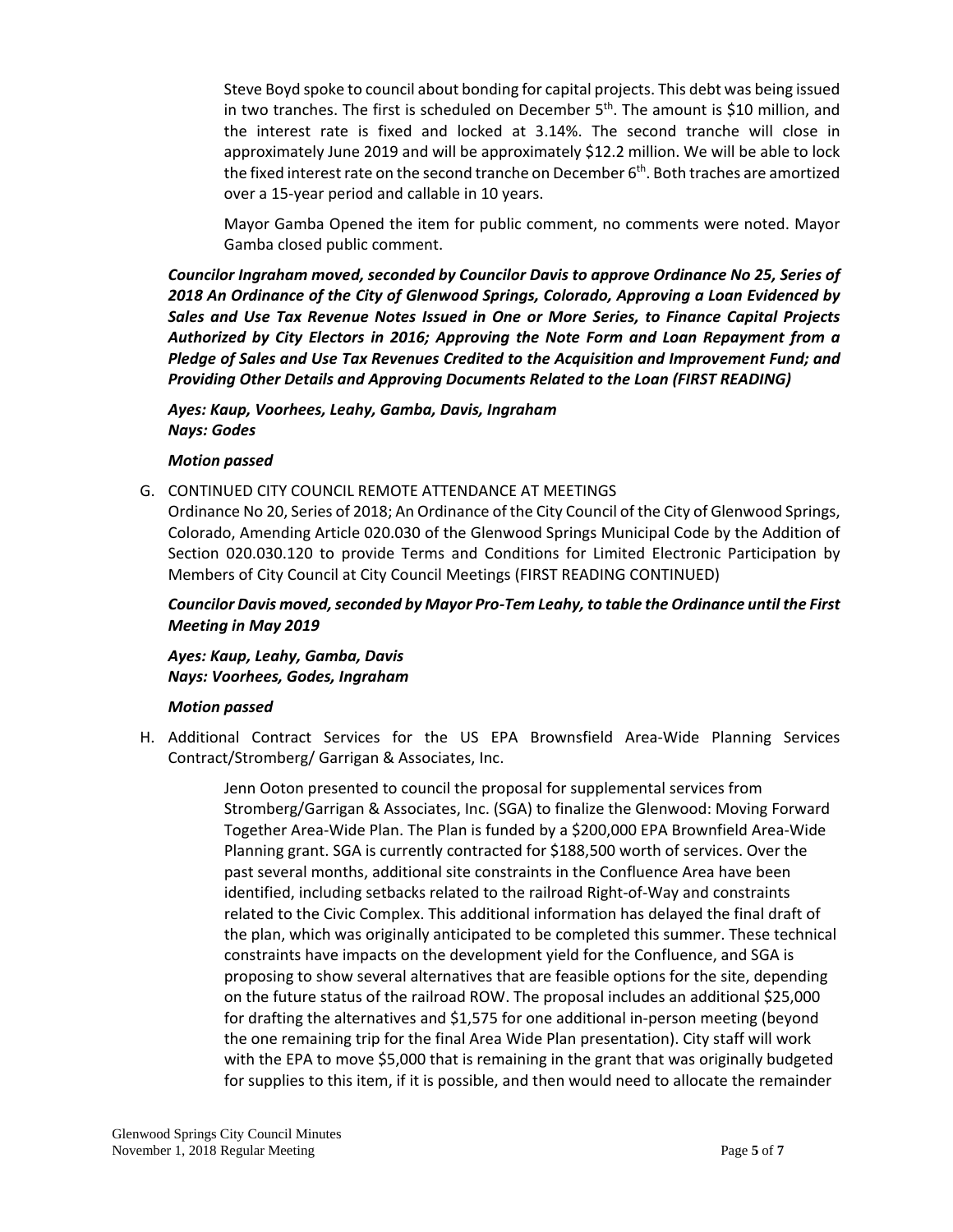of the increase from fund balance. The line-item budget for this project is 01-141-7190 in the Community Development – Administration and Planning Budget.

Mayor Gamba opened the item for public comment, no comments were noted. Mayor Gamba closed public comment.

*Councilor Godes moved, seconded by Councilor Voorhees, to approve the proposal in the amount of \$26,575 with strong encouragement to the consultant to get rid of the roadway fronting the river and to modify the crossing of the railroad tracks to allow for a more reasonable elevation of that roadway without consideration for it to be a grade separated crossing*

#### *Motion passed unanimously*

Mayor Pro-Tem Leahy recused himself from the next agenda item

I. South Canyon Landfill Decision

Robin Millyard and King Lloyd spoke about the contract for the South Canyon Landfill. The contract with Heartland ends next spring. The options public works are considering are taking the landfill operations out to bid or take landfill operations in-house.

Mayor Gamba opened the item for public comment.

Owner of Altitude Septic-Asked if the City would do away with compost if the Landfill management came back in house, explaining that the South Canyon Landfill is the only place that takes grease and car wash between Denver and Delta

Frank Oraz-Expressed his concern on the amount of time businesses, specifically carwashes and restaurants, who were waiting and needed to use the facility at the Landfill without having to pay the extra cost for the waste to be hauled to Delta

Linda Mayard, with B & R Septic-Explained that there is nowhere nearer than Delta or Denver to dispose of carwash and grease waste and that by shutting down the services it could devastate the smaller businesses in the area

Christian Henny-Talked about the grease that was getting backed up at the Hotel Colorado due to the landfill being unable to take it

Mayor Gamba closed public comment.

## *Councilor Davis moved, seconded by Councilor Kaup to extend the meeting until 11:15pm*

#### *Motion passed unanimously*

*Councilor Godes moved, seconded by Councilor Ingraham, to bring the current Landfill operations in house at the conclusion of the current contract, not take it out to a competitive bid process, also to give staff the discernment to contract with consultant like Blue Ridge to help with the transition and answer some of the questions being brought up during the current meeting*

*Ayes: Ingraham, Godes, Davis, Voorhees, Kaup Nays: Gamba*

*Motion passed*

#### 32 Report From City Administration:

A. City Manager